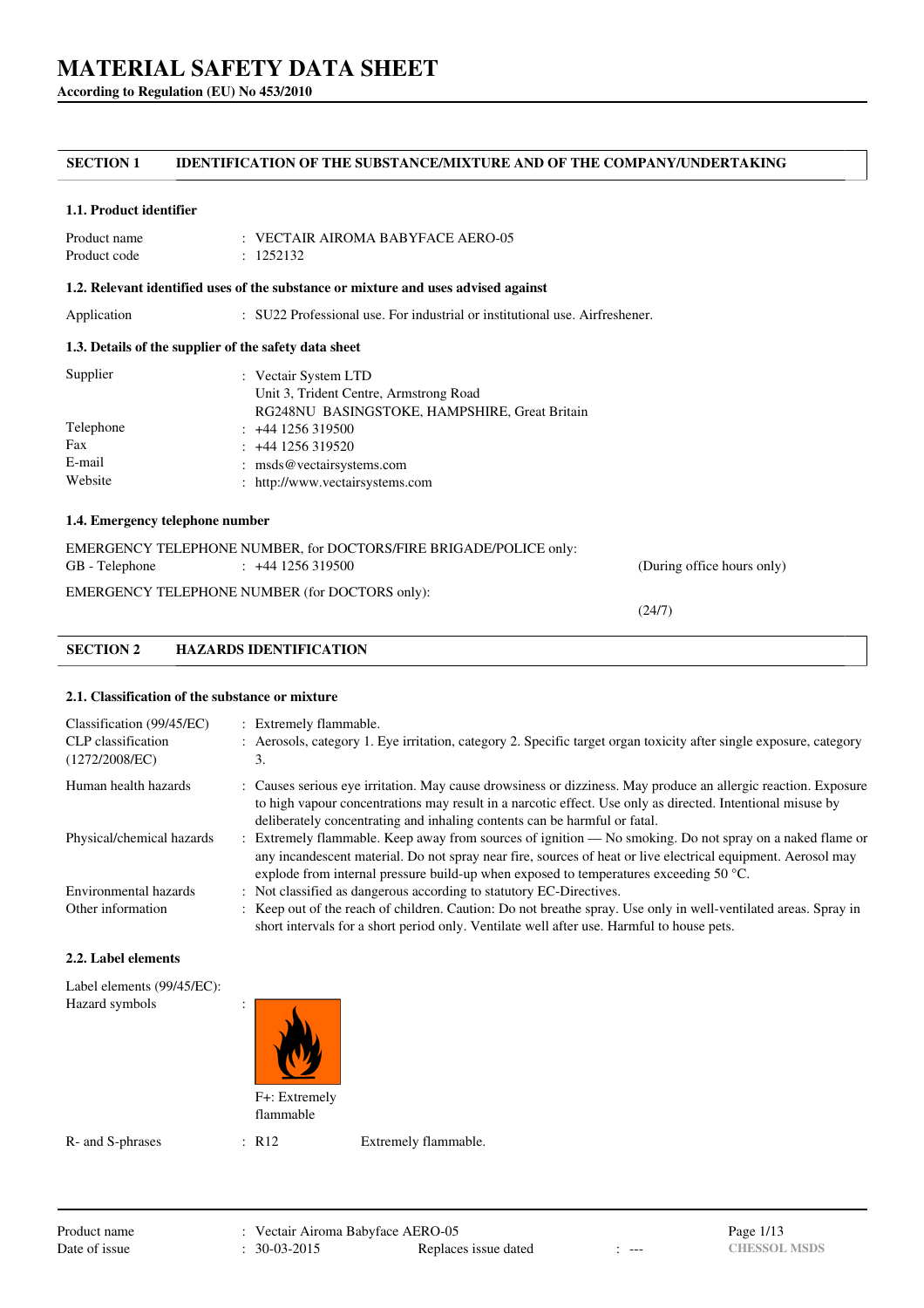**According to Regulation (EU) No 453/2010**

|                                                             | S <sub>2</sub><br>S <sub>16</sub><br>S <sub>23</sub> Aerosol<br>S51                                                                                                                           | Keep out of the reach of children.<br>Keep away from sources of ignition — No smoking.<br>Do not breathe spray.<br>Use only in well-ventilated areas.                                                                                                                                                                                                                                                                                                                                                                                                                                                           |
|-------------------------------------------------------------|-----------------------------------------------------------------------------------------------------------------------------------------------------------------------------------------------|-----------------------------------------------------------------------------------------------------------------------------------------------------------------------------------------------------------------------------------------------------------------------------------------------------------------------------------------------------------------------------------------------------------------------------------------------------------------------------------------------------------------------------------------------------------------------------------------------------------------|
| <b>Additional labelling</b>                                 |                                                                                                                                                                                               | : Important: Pressurized container; protect from sunlight and do not expose to temperatures exceeding 50°C.<br>Do not pierce or burn, even after use. Do not spray on a naked flame or any incandescent material.                                                                                                                                                                                                                                                                                                                                                                                               |
| Label elements (1272/2008/EC):<br>Hazard pictograms         |                                                                                                                                                                                               |                                                                                                                                                                                                                                                                                                                                                                                                                                                                                                                                                                                                                 |
| Signal word                                                 | : Danger                                                                                                                                                                                      |                                                                                                                                                                                                                                                                                                                                                                                                                                                                                                                                                                                                                 |
| H- and P-phrases                                            | $\therefore$ H222<br>H319<br>H <sub>336</sub><br>H <sub>229</sub><br><b>EUH208</b><br>P <sub>251</sub><br>P410+P412<br>P <sub>210</sub><br>P <sub>211</sub><br>P261 spray<br>P <sub>403</sub> | Extremely flammable aerosol.<br>Causes serious eye irritation.<br>May cause drowsiness or dizziness.<br>Pressurised container: May burst if heated.<br>Contains  May produce an allergic reaction. Reference is made to additional labelling for<br>full text of EUH208*.<br>Do not pierce or burn, even after use.<br>Protect from sunlight. Do not expose to temperatures exceeding 50 $\degree$ C/122 $\degree$ F.<br>Keep away from heat, hot surfaces, sparks, open flames and other ignition sources. No<br>smoking.<br>Do not spray on an open flame or other ignition source.<br>Avoid breathing spray. |
| $\Delta$ dditional labelling (99/45/EC and/or 1272/2008/EC) |                                                                                                                                                                                               | Store in a well-ventilated place.                                                                                                                                                                                                                                                                                                                                                                                                                                                                                                                                                                               |

#### dditional labelling (99/45/EC and/or 1272/2008/EC)

- : \* Contains Coumarin 3-Methyl-4-(2,6,6-trimethyl-2-cyclohexen-1-yl)-3-buten-2-one d-Limonene Citronellol Geraniol Benzyl salicylate May produce an allergic reaction.
- : Where the mixture is labelled in accordance with Regulation (EC) No 1272/2008 (CLP) the packaging shall (also) carry the text: Contains: Propan-2-ol

#### **2.3. Other hazards**

Other information : The classification of this product is based on the non-aerosolised form of the mixture (on basis of section 1.1.3.7. of Regulation (EC) No 1272/2008). Does not contain PBT or vPvB substances in concentrations higher than  $0,1\%$ .

# **SECTION 3 COMPOSITION / INFORMATION ON INGREDIENTS**

# **3.2. Mixtures**

Product description : Mixture.

|  |  | <b>IVIIX</b> |  |
|--|--|--------------|--|
|  |  |              |  |
|  |  |              |  |
|  |  |              |  |

| Information on hazardous substances: |                |                |                 |         |             |
|--------------------------------------|----------------|----------------|-----------------|---------|-------------|
| Substance name                       | Concentration  | CAS nr.        | EC number       | Symbols | R-phrases   |
|                                      | $(w/w)$ $(\%)$ |                |                 |         |             |
| Isobutane                            | $50 - 75$      | $175 - 28 - 5$ | 200-857-2       | IF+     |             |
| Ethanol                              | $10 - 20$      | $64 - 17 - 5$  | 200-578-6       |         |             |
| Propane                              | $10 - 20$      | 74-98-6        | 200-827-9       | F+      | 12          |
| Propan-2-ol                          | $5 - 10$       | $67-63-0$      | 200-661-7       | F: Xi   | 11-36-67    |
| Propyleneglycol                      | $-5$           | $57-55-6$      | $200 - 338 - 0$ | ------  | -----       |
| <b>Butane</b>                        | $-5$           | 106-97-8       | 203-448-7       | $F+$    |             |
| Coumarin                             | $ 0,1 - 1 $    | $91-64-5$      | 202-086-7       | Xn      | 22-43-48/22 |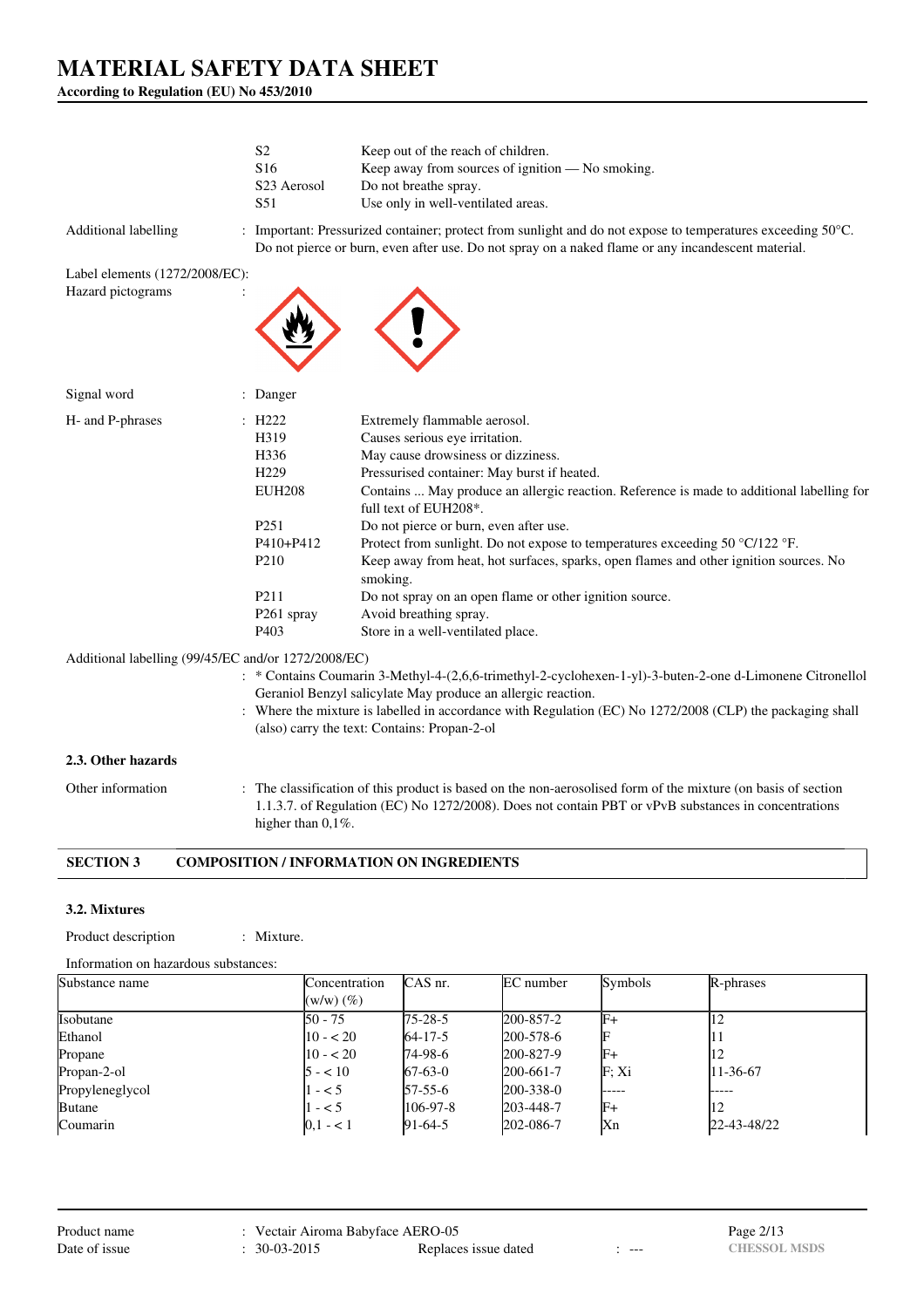# **According to Regulation (EU) No 453/2010**

| $3-Methyl-4-(2,6,6-trimethyl-2-cyclohexen- 0,1-<1 $ |               | $127 - 51 - 5$ | 204-846-3       | Xi: N | 43-51/53            |
|-----------------------------------------------------|---------------|----------------|-----------------|-------|---------------------|
| $1-y1$ )-3-buten-2-one                              |               |                |                 |       |                     |
| d-Limonene                                          | $\approx 0.1$ | 5989-27-5      | 227-813-5       | Xi: N | $10-38-43-50/53-65$ |
| Citronellol                                         | $\approx 0.1$ | $106 - 22 - 9$ | $203 - 375 - 0$ | Xi: N | 38-43-51/53         |
| Geraniol                                            | $\approx 0.1$ | 106-24-1       | $203 - 377 - 1$ | Xi    | $38-41-43$          |
| Benzyl salicylate                                   | $\approx 0.1$ | 118-58-1       | 204-262-9       | Xi: N | 43-51/53            |
| Pentyl salicylate                                   | $\approx 0.1$ | 2050-08-0      | 218-080-2       | IN    | 51/53               |

Reference is made to chapter 16 for full text of each relevant R phrase. Occupational exposure limit(s), if relevant, are listed in section 8.

| Substance name                              | REACH nr.            | <b>Hazard Class</b>                      | Pictograms    | H-phrases               |
|---------------------------------------------|----------------------|------------------------------------------|---------------|-------------------------|
| Isobutane                                   | 01-2119485395-27     | Flam. Gas 1; Press. Gas                  | GHS02; GHS04  | H220; H280              |
| Ethanol                                     | 01-2119457610-43     | Flam. Liq. 2; Eye Irrit. 2               | GHS02; GHS07  | H225; H319              |
| Propane                                     | 01-2119486944-21     | Flam. Gas 1; Press. Gas                  | GHS02; GHS04  | H220; H280              |
| Propan-2-ol                                 | 01-2119457558-25     | Flam. Liq. 2; Eye Irrit. 2; GHS02; GHS07 |               | H225; H319; H336        |
|                                             |                      | STOT SE <sub>3</sub>                     |               |                         |
| Propyleneglycol                             | 01-2119456809-23     |                                          |               |                         |
| <b>Butane</b>                               | 01-2119474691-32     | Flam. Gas 1; Press. Gas                  | GHS02: GHS04  | H220: H280              |
| Coumarin                                    | 01-2119949300-45     | Acute Tox. 4; Skin Sens. GHS07; GHS08    |               | H302; H317; H373        |
|                                             |                      | 1B; STOT RE 2                            |               |                         |
| $3-Methyl-4-(2,6,6-trimethyl-2-cyclohexen-$ |                      | Skin Sens. 1; Aquatic                    | GHS07; GHS09  | H317; H411              |
| $1-yl$ )-3-buten-2-one                      |                      | Chronic 2                                |               |                         |
| d-Limonene                                  | $[01-2119529223-47]$ | Flam. Liq. 3; Skin Irrit.                | GHS02; GHS07; | H226; H304; H315; H317; |
|                                             |                      | 2; Skin Sens. 1B; Asp.                   | GHS09; GHS08  | H410                    |
|                                             |                      | Tox. 1; Aquatic Acute 1;                 |               |                         |
|                                             |                      | Aquatic Chronic 1                        |               |                         |
| Citronellol                                 | 01-2119453995-23     | Eye Irrit. 2; Skin Irrit. 2;             | GHS07         | H319; H317; H315        |
|                                             |                      | Skin Sens. 1B                            |               |                         |
| Geraniol                                    | 01-2119552430-49     | Skin Sens. 1; Eye Dam.                   | GHS05: GHS07  | H317; H318; H315        |
|                                             |                      | 1; Skin Irrit. 2                         |               |                         |
| Benzyl salicylate                           | 01-2119969442-31     | Skin Sens. 1; Aquatic                    | GHS07; GHS09  | H317; H411              |
|                                             |                      | Chronic 2                                |               |                         |
| Pentyl salicylate                           |                      | Aquatic Chronic 2                        | GHS09         | H411                    |

Reference is made to chapter 16 for full text of each relevant H phrase.

# **SECTION 4 FIRST-AID MEASURES**

### **4.1. Description of first aid measures**

| First aid measures |                                                                                                                |
|--------------------|----------------------------------------------------------------------------------------------------------------|
| Inhalation         | : Move victim into fresh air. Consult a doctor if victim feels unwell.                                         |
| Skin contact       | : Take off contaminated clothing. Wash off skin with plenty of water and soap before product dries up. Consult |
|                    | a doctor if irritation occurs.                                                                                 |
| Eye contact        | : Wash out with (lukewarm) water for at least 15 minutes. Remove contact lenses. Consult a doctor.             |
| Ingestion          | : Aerosol/mist: Ingestion is unlikely to occur.                                                                |
|                    |                                                                                                                |

# **4.2. Most important symptoms and effects, both acute and delayed**

# Effects and sympt

| Effects and symptoms |                                                                                                            |
|----------------------|------------------------------------------------------------------------------------------------------------|
| Inhalation           | : May cause headache, dizziness and a feeling of sickness. May cause irritation to respiratory airways and |
|                      | coughing.                                                                                                  |
| Skin contact         | : May produce an allergic reaction. May cause dry skin and redness.                                        |
| Eye contact          | : Irritant. May cause redness and pain.                                                                    |
| Ingestion            | : Aerosol/mist: Ingestion is unlikely to occur.                                                            |
|                      |                                                                                                            |

### **4.3. Indication of any immediate medical attention and special treatment needed**

Note to physicians : None known.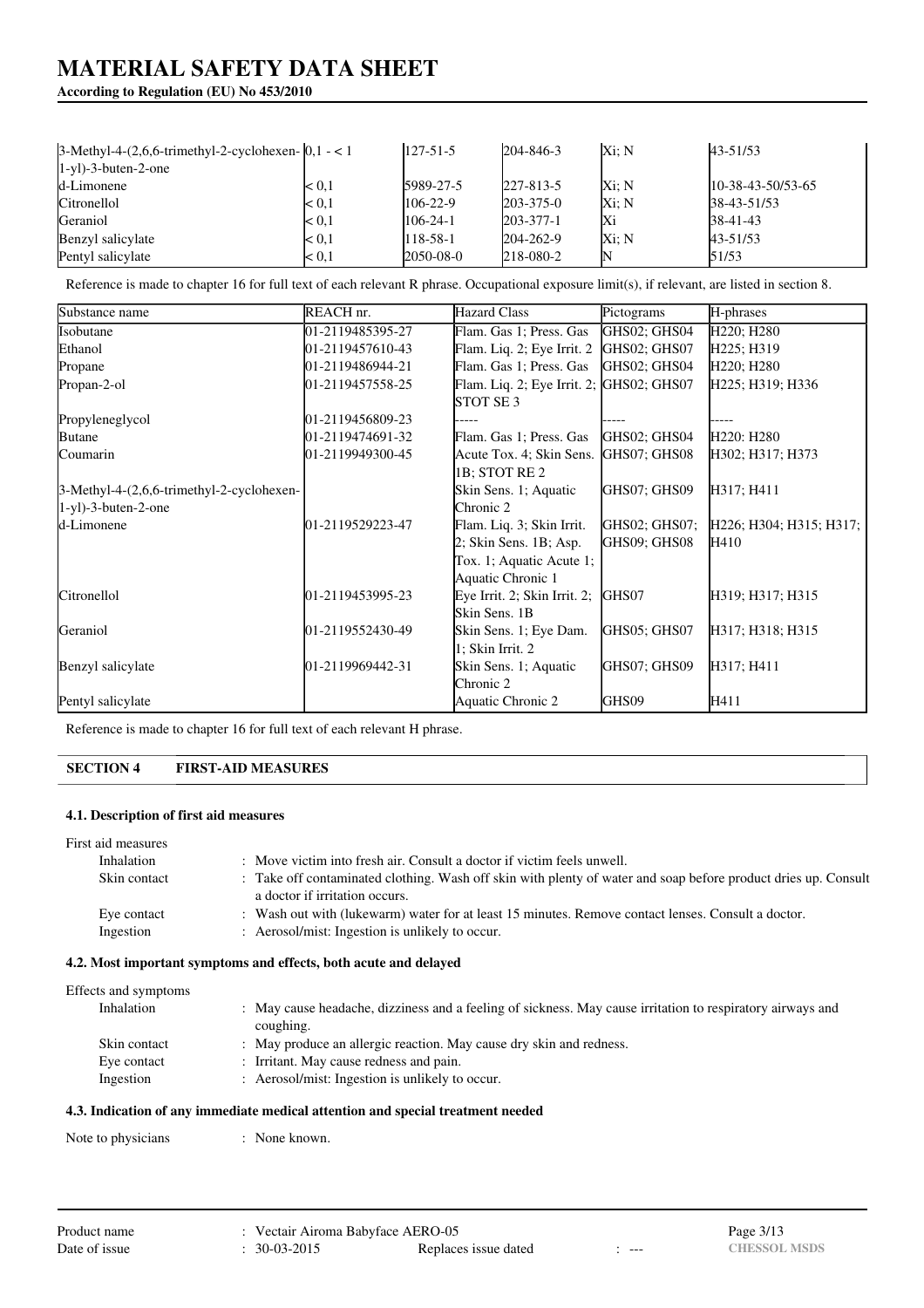**According to Regulation (EU) No 453/2010**

# **SECTION 5 FIRE-FIGHTING MEASURES**

#### **5.1. Extinguishing media**

| Extinguishing media      |                                                                                                                  |
|--------------------------|------------------------------------------------------------------------------------------------------------------|
| Suitable                 | : Carbondioxide $(CO2)$ . Alcohol resistant foam. Dry chemical. Water fog.                                       |
| Not suitable             | : Water jet.                                                                                                     |
|                          | 5.2. Special hazards arising from the substance or mixture                                                       |
| Special exposure hazards | : Aerosol may explode from internal pressure build-up when exposed to temperatures exceeding 50 $^{\circ}$ C. Do |

| opeenin exposure management | Therefor they express from invertise pressure band up when exposed to temperatures exceeding 50 °C. Bo   |
|-----------------------------|----------------------------------------------------------------------------------------------------------|
|                             | not expose emergency personnel to overheated aerosol containers. Water may be used to cool container and |
|                             | prevent explosion of the aerosol.                                                                        |
| Hazardous thermal           | : Carbon monoxide may be evolved if incomplete combustion occurs.                                        |

#### **5.3. Advice for firefighters**

decomposition products

Special protective equipment : Fight a fire where aerosols are involved from a protected position. Use adequate respiratory equipment in for fire-fighters case of insufficient ventilation.

# **SECTION 6 ACCIDENTAL RELEASE MEASURES**

#### **6.1. Personal precautions, protective equipment and emergency procedures**

Personal precautions : Danger of slipping. Clean up spills immediately. Wear shoes with non-slip soles. Avoid contact with spilled or released material. Do not breathe vapours and/or spray. Keep away from sources of ignition — No smoking. Build up of highly flammable gasses involves an explosion risk. Vapours are heavier than air. Build up (of gasses) in low areas involves risk of suffocation.

#### **6.2. Environmental precautions**

| Environmental precautions | : Avoid release of product into sewers, surface water and/or ground water.                                  |
|---------------------------|-------------------------------------------------------------------------------------------------------------|
| Other information         | : Notify authorities if any exposure to the general public or the environment occurs or is likely to occur. |
|                           | 6.3. Methods and material for containment and cleaning up                                                   |

Methods for cleaning up : Collect spilled material in containers. Collect cans in an approved container. Do not pierce aerosols. Wash away remainder with plenty of water and soap.

### **6.4. Reference to other sections**

Reference to other sections : See also section 8.

# **SECTION 7 HANDLING AND STORAGE**

#### **7.1. Precautions for safe handling**

Handling : Handle in accordance with good occupational hygiene and safety practices in well-ventilated areas. Important: Pressurized container; protect from sunlight and do not expose to temperatures exceeding 50°C. Do not pierce or burn, even after use. Keep away from sources of ignition — No smoking. Do not spray on a naked flame or any incandescent material. Do not spray near fire, sources of heat or live electrical equipment. Electrostatic discharge may cause fire. Ensure electrical continuity by bonding and grounding (earthing) all equipment. Do not breathe spray. Do not breathe vapour. Avoid contact with skin and eyes.

#### **7.2. Conditions for safe storage, including any incompatibilities**

Storage : Keep frost-free, in a cool (< 35°), dry and well-ventilated place. Protect from sunlight and keep away from heat.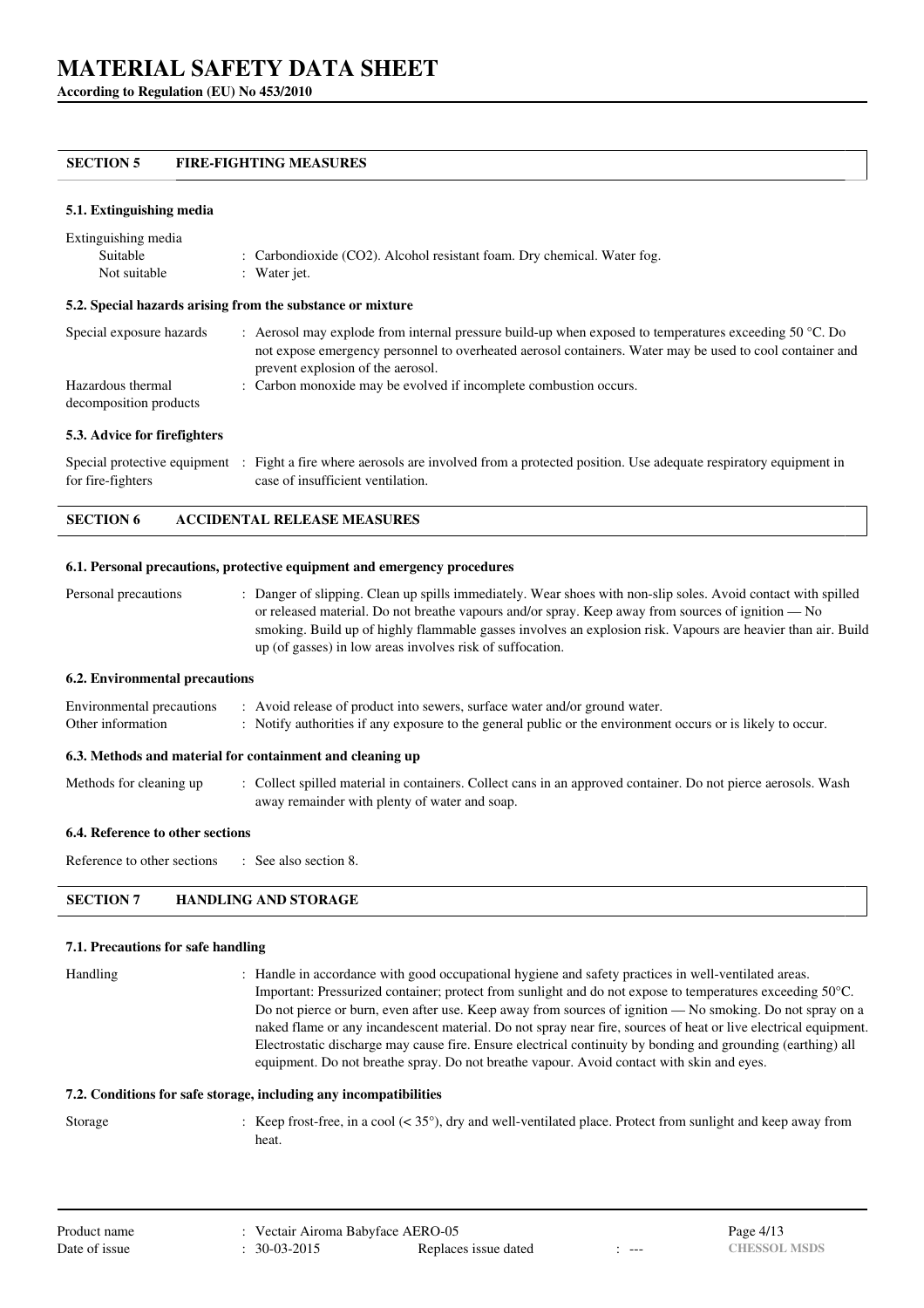**According to Regulation (EU) No 453/2010**

Recommended packaging : Not applicable.

### **7.3. Specific end use(s)**

Use  $\qquad \qquad$  : Use only as directed.

# **SECTION 8 EXPOSURE CONTROLS/PERSONAL PROTECTION**

### **8.1. Control parameters**

Occupational exposure limits : Occupational exposure limits have not been established for this product. Derived no-effect levels (DNEL) have not been established for this product. Predicted no-effect concentrations (PNEC) have not been established for this product.

Workplace exposure limits (mg/m<sup>3</sup>):

| Chemical name   | Country | TWA 8 hour | STEL 15 min | <b>Comments</b>                       |
|-----------------|---------|------------|-------------|---------------------------------------|
|                 |         | (mg/m3)    | (mg/m3)     |                                       |
| Isobutane       |         | 1900       | 2400        |                                       |
| Ethanol         | GВ      | 1920       |             |                                       |
| Ethanol         |         | 260        | 1900        | Mac: NL                               |
| Propane         |         | 1800       |             |                                       |
| Propan-2-ol     | GВ      | 999        | 1250        |                                       |
| Propyleneglycol | GВ      | 474        |             | <b>Total Vapour and Particulates</b>  |
| Propyleneglycol |         | 474        |             | MAC UK: Total Vapour and Particulates |
| <b>Butane</b>   | GВ      | 1450       | 1810        |                                       |
| <b>Butane</b>   |         | 1450       | 1810        |                                       |

### Derived no-effect level (DNEL) for workers:

| Chemical name   | Route of      | DNEL, short-term      |                 |                   | DNEL, long-term       |  |
|-----------------|---------------|-----------------------|-----------------|-------------------|-----------------------|--|
|                 | exposure      |                       |                 |                   |                       |  |
|                 |               | Local effect          | Systemic effect | Local effect      | Systemic effect       |  |
| Ethanol         | Dermal        |                       |                 |                   | 343 mg/kg bw/day      |  |
|                 | Inhalation    | $1900 \text{ mg/m}$ 3 |                 |                   | $950 \text{ mg/m}$    |  |
| Propan-2-ol     | Dermal        |                       |                 |                   | 888 mg/kg bw/day      |  |
|                 | Inhalation    |                       |                 |                   | $500 \text{ mg/m}$    |  |
| Propyleneglycol | Inhalation    |                       |                 | $10 \text{ mg/m}$ | $168$ mg/m $3$        |  |
| Coumarin        | <b>Dermal</b> |                       |                 |                   | $0,79$ mg/kg bw/day   |  |
|                 | Inhalation    |                       |                 |                   | $5,52 \text{ mg/m}$ 3 |  |
| d-Limonene      | Inhalation    |                       |                 |                   | 33,3 mg/m3            |  |
| Citronellol     | Dermal        |                       |                 |                   | 45,8 mg/kg bw/day     |  |
|                 | Inhalation    |                       |                 |                   | $161,6$ mg/m $3$      |  |
| Geraniol        | Dermal        |                       |                 |                   | 12,5 mg/kg bw/day     |  |
|                 | Inhalation    |                       |                 |                   | $161.6$ mg/m $3$      |  |

Derived no-effect level (DNEL) for consumers:

| Chemical name   | Route of          | DNEL, short-term   |                 | DNEL, long-term   |                     |  |
|-----------------|-------------------|--------------------|-----------------|-------------------|---------------------|--|
|                 | exposure          |                    |                 |                   |                     |  |
|                 |                   | Local effect       | Systemic effect | Local effect      | Systemic effect     |  |
| Ethanol         | Dermal            |                    |                 |                   | 206 mg/kg bw/day    |  |
|                 | <b>Inhalation</b> | $950 \text{ mg/m}$ |                 |                   | $114 \text{ mg/m}$  |  |
|                 | <b>Oral</b>       |                    |                 |                   | 87 mg/kg bw/day     |  |
| Propan-2-ol     | Dermal            |                    |                 |                   | 319 mg/kg bw/day    |  |
|                 | <i>Inhalation</i> |                    |                 |                   | $89 \text{ mg/m}$   |  |
|                 | Oral              |                    |                 |                   | 26 mg/kg bw/day     |  |
| Propyleneglycol | Inhalation        |                    |                 | $10 \text{ mg/m}$ | $50 \text{ mg/m}$   |  |
| Coumarin        | Dermal            |                    |                 |                   | $0,39$ mg/kg bw/day |  |
|                 | <i>Inhalation</i> |                    |                 |                   | $1,38 \text{ mg/m}$ |  |
|                 | Oral              |                    |                 |                   | 0,39 mg/kg bw/day   |  |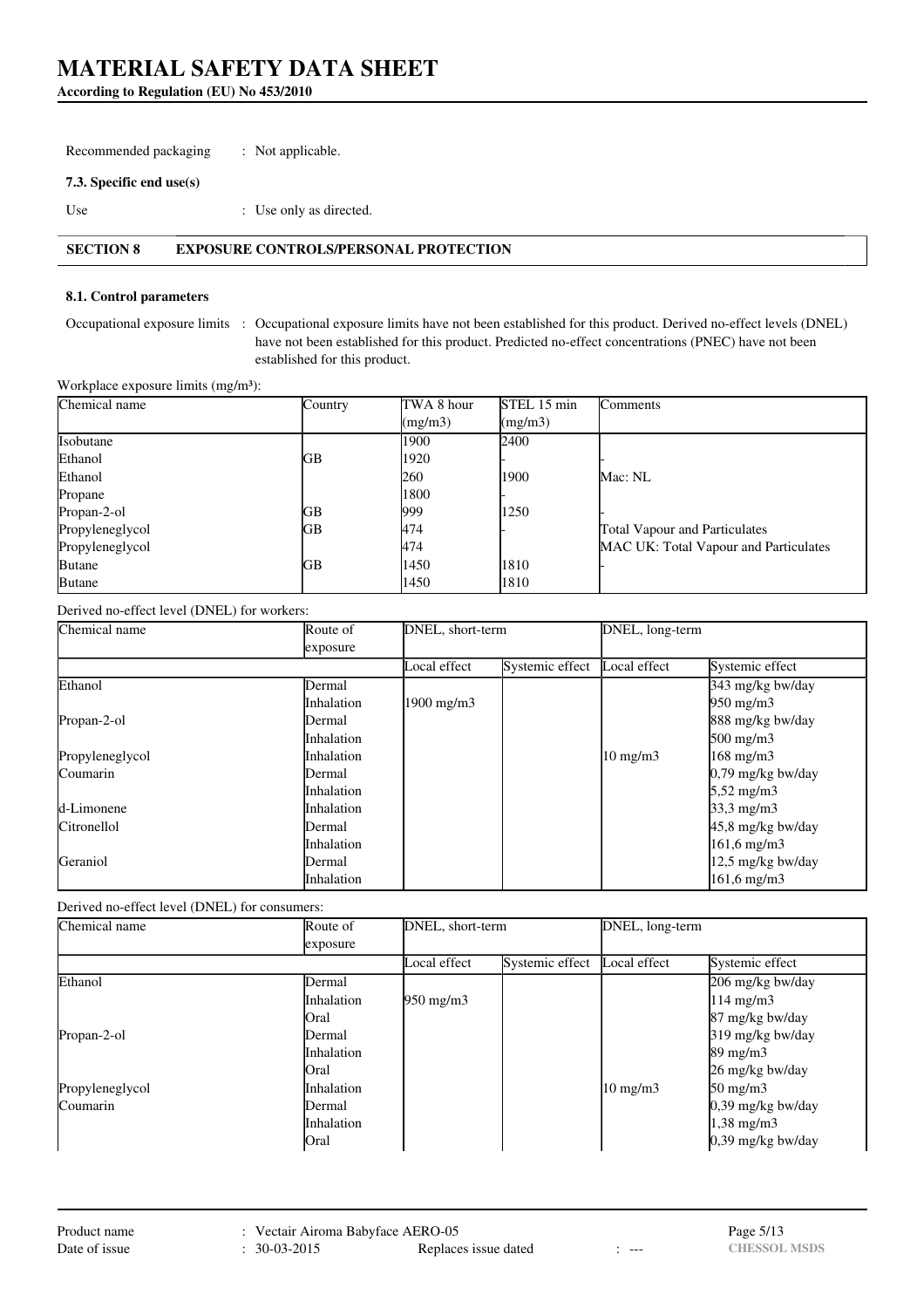# **According to Regulation (EU) No 453/2010**

| d-Limonene  | Inhalation |  | $8,33$ mg/m $3$      |
|-------------|------------|--|----------------------|
|             | Oral       |  | 4,76 mg/kg bw/day    |
| Citronellol | Dermal     |  | $27.5$ mg/kg bw/day  |
|             | Inhalation |  | $47,8 \text{ mg/m}$  |
|             | Oral       |  | $13,75$ mg/kg bw/day |
| Geraniol    | Dermal     |  | 7,5 mg/kg bw/day     |
|             | Inhalation |  | $47.8 \text{ mg/m}$  |
|             | Oral       |  | $13,75$ mg/kg bw/day |

#### Predicted no-effect concentration (PNEC):

| Chemical name   | Route of exposure  | Fresh water         | Marine water          |                      |
|-----------------|--------------------|---------------------|-----------------------|----------------------|
| Ethanol         | Water              | $0,96 \text{ mg/l}$ | $0,79 \text{ mg/l}$   |                      |
|                 | Sediment           | $3,6$ mg/kg         | $2.9$ mg/kg           |                      |
|                 | Intermittent water |                     |                       | $2,75 \text{ mg}/1$  |
|                 | <b>STP</b>         |                     |                       | 580 mg/l             |
|                 | Soil               |                     |                       | $0,63$ mg/kg         |
|                 | Oral               |                     |                       | $0,72$ mg/kg food    |
| Propan-2-ol     | Water              | 140,9 mg/l          | 140,9 mg/l            |                      |
|                 | Sediment           | 552 mg/kg           | 552 mg/kg             |                      |
|                 | Intermittent water |                     |                       | 140,9 mg/l           |
|                 | <b>STP</b>         |                     |                       | $2251 \text{ mg/l}$  |
|                 | Soil               |                     |                       | $28 \text{ mg/kg}$   |
|                 | Oral               |                     |                       | 160 mg/kg food       |
| Propyleneglycol | Water              | 260 mg/l            | $26 \text{ mg/l}$     |                      |
|                 | Sediment           | 572 mg/kg           | 57,2 mg/kg            |                      |
|                 | Intermittent water |                     |                       | 183 mg/l             |
|                 | <b>STP</b>         |                     |                       | 20000 mg/l           |
|                 | Soil               |                     |                       | $50$ mg/kg           |
|                 | Oral               |                     |                       | 1133 mg/kg food      |
| Coumarin        | Water              | $0,019$ mg/l        | $0,0019$ mg/l         |                      |
|                 | Sediment           | $0,15$ mg/kg        | 0,015 mg/kg           |                      |
|                 | Intermittent water |                     |                       | $0,014 \text{ mg/l}$ |
|                 | <b>STP</b>         |                     |                       | $6,4$ mg/l           |
|                 | Soil               |                     |                       | $0,018$ mg/kg        |
|                 | Oral               |                     |                       | 30,7 mg/kg food      |
| d-Limonene      | Water              | 0,0054 mg/l         | 0,0005 mg/l           |                      |
|                 | Sediment           | $1,32$ mg/kg        | $0,13$ mg/kg          |                      |
|                 | <b>STP</b>         |                     |                       | $1,8$ mg/l           |
|                 | Soil               |                     |                       | $0,262$ mg/kg        |
|                 | Oral               |                     |                       | $3,33$ mg/kg food    |
| Citronellol     | Water              | $0,0024$ mg/l       | 0,00024 mg/l          |                      |
|                 | Sediment           | 0,0256 mg/kg        | 0,00256 mg/kg         |                      |
|                 | Intermittent water |                     |                       | $0,024 \text{ mg/l}$ |
|                 | <b>STP</b>         |                     |                       | 580 mg/l             |
|                 | Soil               |                     |                       | $0,00371$ mg/kg      |
| Geraniol        | Water              | $0,0108$ mg/l       | $0,0010 \text{ mg/l}$ |                      |
|                 | Sediment           | $0,115$ mg/kg       | 0,0115 mg/kg          |                      |
|                 | Intermittent water |                     |                       | $0,108$ mg/l         |
|                 | <b>STP</b>         |                     |                       | $0.7$ mg/l           |
|                 | Soil               |                     |                       | $0,0167$ mg/kg       |

# **8.2. Exposure controls**

Engineering measures : Use only in well-ventilated areas. Comply with standard precautionary measures for working with chemicals. Hygienic measures : When using do not eat, drink or smoke.

Personal protective equipment:

The efficiency of personal protective equipment depends among other things on temperature and degree of ventilation. Always get professional advice for the particular local situation.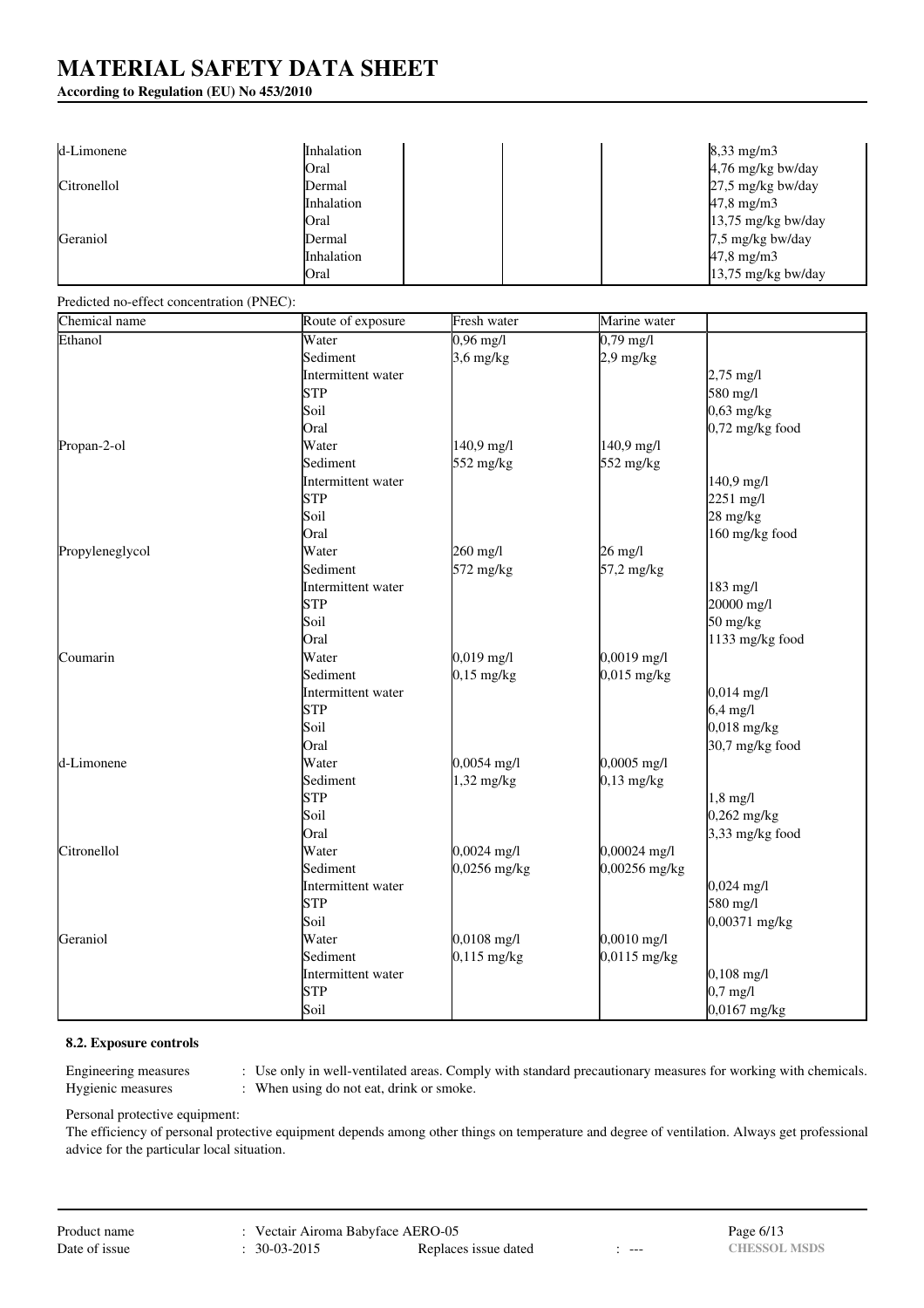# **According to Regulation (EU) No 453/2010**

| Body protection        | : Use of specific protective industrial clothing is not required under normal conditions of use. In case of large<br>scale exposure wear suitable protective clothing, overalls or suit, and similar boots. Suitable material: butyl.<br>Indication of permeation breakthrough time: not known. |
|------------------------|-------------------------------------------------------------------------------------------------------------------------------------------------------------------------------------------------------------------------------------------------------------------------------------------------|
| Respiratory protection | : Take care of sufficient ventilation. Wear suitable respiratory protection in case of large scale exposure.<br>Suitable: gas filter type A (brown), class I or higher on e.g. a facemask in accordance with EN 140.                                                                            |
| Hand protection        | : Under normal conditions of use specific gloves are not required. Wear appropriate gloves in case of frequent<br>or prolonged use and in case of large scale exposure. Suitable material: butyl. $\pm$ 0,5 mm. Indication of<br>permeation breakthrough time: not known.                       |
| Eye protection         | : Wear appropriate safety glasses with side shields, in accordance with EN 166, when there is danger of<br>possible eye contact.                                                                                                                                                                |

# **SECTION 9 PHYSICAL AND CHEMICAL PROPERTIES**

#### **9.1. Information on basic physical and chemical properties**

| Appearance                       | : Aerosol.             |                                                                     |
|----------------------------------|------------------------|---------------------------------------------------------------------|
| Colour                           | : Colourless.          |                                                                     |
| Odour                            | : Perfumed.            |                                                                     |
| Odour threshold                  | : Not known.           |                                                                     |
| pH                               | : Not applicable.      | Almost waterfree product.                                           |
| Solubility in water              | : Soluble.             |                                                                     |
| Partition coefficient            | : Not known.           |                                                                     |
| (n-octanol/water)                |                        |                                                                     |
| Flash point                      | : Not applicable.      | Not measurable.                                                     |
| Flammability (solid, gas)        | : Extremely flammable. |                                                                     |
| Auto ignition temperature        | : Not applicable.      | Aerosol container explodes before reaching the auto-ignition point. |
| Boiling point/boiling range      | : Not known.           | Not measurable.                                                     |
| Melting point/melting range      | $\approx 0$ °C         |                                                                     |
| <b>Explosive properties</b>      |                        | Pressurised container: May burst if heated.                         |
| Explosion limits (in air)        | : Not known.           | Lower explosion limit in air $(\%)$ : 1,3 (Butane)                  |
|                                  |                        | Upper explosion limit in air $(\%)$ : 19 Ethanol                    |
| Oxidising properties             | : Not applicable.      | Does not contain oxidizing substances.                              |
| Decomposition temperature        | : Not applicable.      |                                                                     |
| Viscosity $(20^{\circ}C)$        | $:$ Not known.         |                                                                     |
| Viscosity $(40^{\circ}C)$        | : Not known.           |                                                                     |
| Vapour pressure $(20^{\circ}C)$  | : 360000 Pa            |                                                                     |
| Vapour density $(20^{\circ}C)$   | $\therefore$ > 1       | $(air = 1)$                                                         |
| Relative density $(20^{\circ}C)$ | : $0,623$ g/ml         |                                                                     |
| Evaporation rate                 | : Not known.           | $(n$ -butyl acetate = 1)                                            |

# **SECTION 10 STABILITY AND REACTIVITY**

# **10.1. Reactivity**

| Reactivity                               | : See sub-sections below.                                                |
|------------------------------------------|--------------------------------------------------------------------------|
| 10.2. Chemical stability                 |                                                                          |
| Stability                                | : Stable under normal conditions.                                        |
| 10.3. Possibility of hazardous reactions |                                                                          |
| Reactivity                               | : No other hazardous reactions known.                                    |
| 10.4. Conditions to avoid                |                                                                          |
| Conditions to avoid                      | : Keep away from sources of ignition and sources of heat. See section 7. |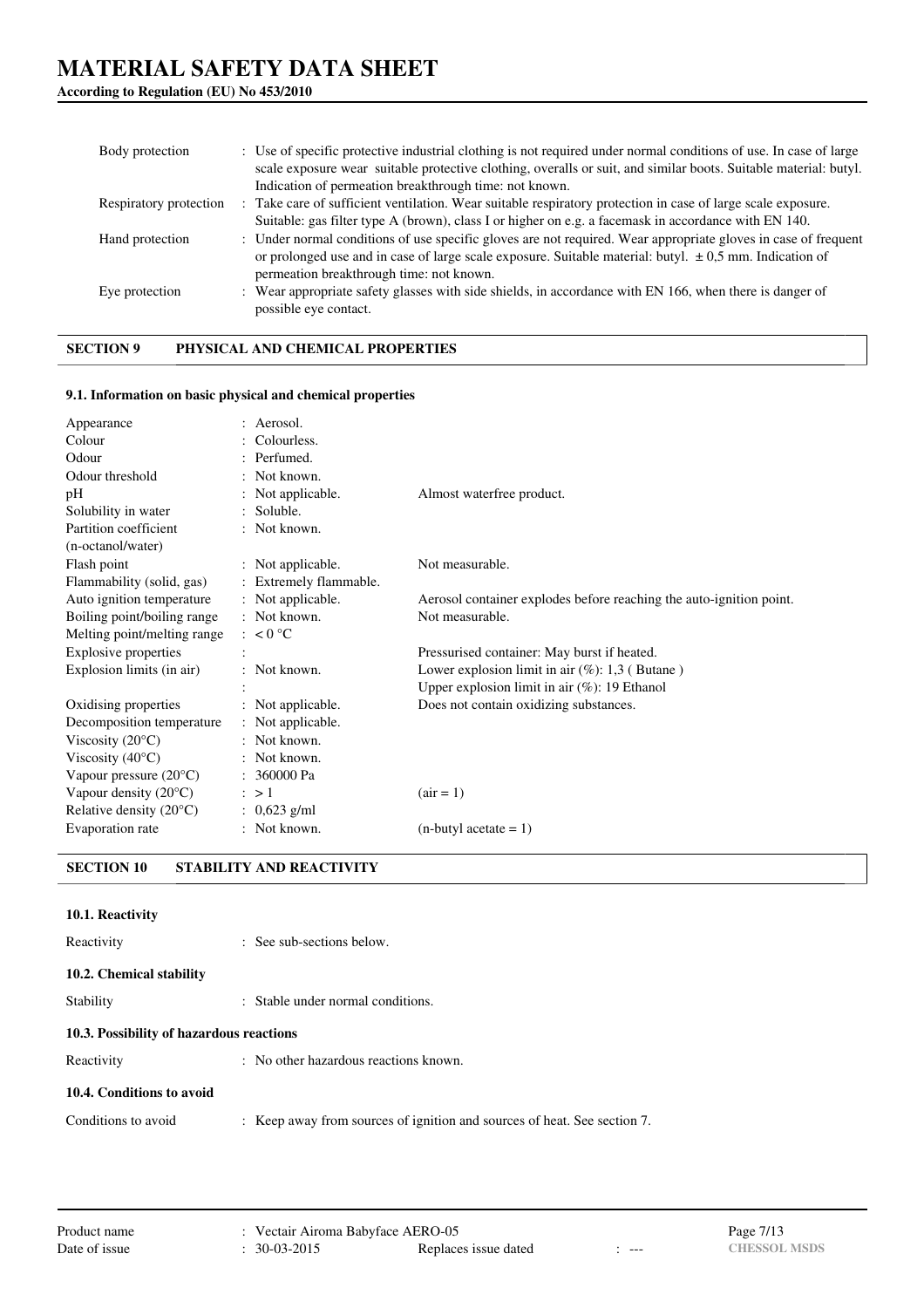**According to Regulation (EU) No 453/2010**

#### **10.5. Incompatible materials**

Materials to avoid : Not applicable.

### **10.6. Hazardous decomposition products**

Hazardous decomposition products : Not known.

# **SECTION 11 TOXICOLOGICAL INFORMATION**

### **11.1. Information on toxicological effects**

No toxicological research has been carried out on this product. Inhalation

| Acute toxicity       | : Calculated LC50: > 10 mg/l. Ingredients of unknown toxicity: $2\%$ . ATE: > 5 mg/l. Low toxicity. Not<br>classified - based on available data, the classification criteria are not met. May cause headache, dizziness<br>and a feeling of sickness. May cause damage to organs. Target organ(s): Central nervous system. Effect(s):<br>Breathing of high vapour concentrations may cause central nervous system (CNS) depression resulting in<br>dizziness, lightheadedness, headache, nausea and loss of coordination. Continued inhalation may result in<br>unconsciousness and death. |
|----------------------|--------------------------------------------------------------------------------------------------------------------------------------------------------------------------------------------------------------------------------------------------------------------------------------------------------------------------------------------------------------------------------------------------------------------------------------------------------------------------------------------------------------------------------------------------------------------------------------------|
| Corrosion/irritation | : May cause irritation to respiratory airways and coughing. Not classified - based on available data, the<br>classification criteria are not met.                                                                                                                                                                                                                                                                                                                                                                                                                                          |
| Sensitisation        | : Not classified - based on available data, the classification criteria are not met.                                                                                                                                                                                                                                                                                                                                                                                                                                                                                                       |
| Carcinogenicity      | : Not classified - based on available data, the classification criteria are not met.                                                                                                                                                                                                                                                                                                                                                                                                                                                                                                       |
| Mutagenicity         | : Does not contain mutagenic substances. Not classified - based on available data, the classification criteria are<br>not met.                                                                                                                                                                                                                                                                                                                                                                                                                                                             |
| Skin contact         |                                                                                                                                                                                                                                                                                                                                                                                                                                                                                                                                                                                            |
| Acute toxicity       | : Calculated LD50: > 5000 mg/kg.bw. Ingredients of unknown toxicity: < 1 %. ATE: > 2000 mg/kg.bw. Low<br>toxicity. Not classified - based on available data, the classification criteria are not met.                                                                                                                                                                                                                                                                                                                                                                                      |
| Corrosion/irritation | Slight irritation possible. Not classified - based on available data, the classification criteria are not met.                                                                                                                                                                                                                                                                                                                                                                                                                                                                             |
| Sensitisation        | : May produce an allergic reaction.                                                                                                                                                                                                                                                                                                                                                                                                                                                                                                                                                        |
| Mutagenicity         | : Does not contain mutagenic substances. Not classified - based on available data, the classification criteria are<br>not met.                                                                                                                                                                                                                                                                                                                                                                                                                                                             |
| Eye contact          |                                                                                                                                                                                                                                                                                                                                                                                                                                                                                                                                                                                            |
| Corrosion/irritation | : Irritant.                                                                                                                                                                                                                                                                                                                                                                                                                                                                                                                                                                                |
| Ingestion            |                                                                                                                                                                                                                                                                                                                                                                                                                                                                                                                                                                                            |
| Acute toxicity       | : Aerosol/mist: Ingestion is unlikely to occur. Calculated LD50: $> 880$ mg/kg.bw. Ingredients of unknown<br>toxicity: $< 1\%$ . ATE: $> 2000$ mg/kg.bw. Low toxicity. Not classified - based on available data, the<br>classification criteria are not met. May cause hampered eyesight.                                                                                                                                                                                                                                                                                                  |
| Corrosion/irritation | : Aerosol/mist: Ingestion is unlikely to occur. May cause a feeling of sickness, vomiting and diarrhoea. Not<br>classified - based on available data, the classification criteria are not met.                                                                                                                                                                                                                                                                                                                                                                                             |
| Carcinogenicity      | : Aerosol/mist: Ingestion is unlikely to occur. Not classified - based on available data, the classification criteria<br>are not met.                                                                                                                                                                                                                                                                                                                                                                                                                                                      |
| Mutagenicity         | : Aerosol/mist: Ingestion is unlikely to occur. Does not contain mutagenic substances. Not classified - based on<br>available data, the classification criteria are not met.                                                                                                                                                                                                                                                                                                                                                                                                               |

### Toxicological information:

| Chemical name | Property                |                      | Method          | Test animal |
|---------------|-------------------------|----------------------|-----------------|-------------|
| Ethanol       | Skin irritation         | Non-irritant         | -----           | Rabbit      |
|               | LD50 (dermal)           | $15800$ mg/kg bw     | -----           | Rabbit      |
|               | NOAEL (inhalation)      | $23000 \text{ mg/m}$ |                 | Rat         |
|               | NOAEL (oral)            | $2400$ mg/kg bw/d    |                 | Rat         |
|               | NOAEL (fertility, oral) | $20000$ mg/kg bw/d   | <b>OECD</b> 415 | Rat         |
|               | Skin sensitisation      | Not sensitizing      | <b>OECD 406</b> | Guinea pig  |
|               | NOAEL (development,     | $6400$ mg/kg bw/d    |                 |             |
|               | oral)                   |                      |                 |             |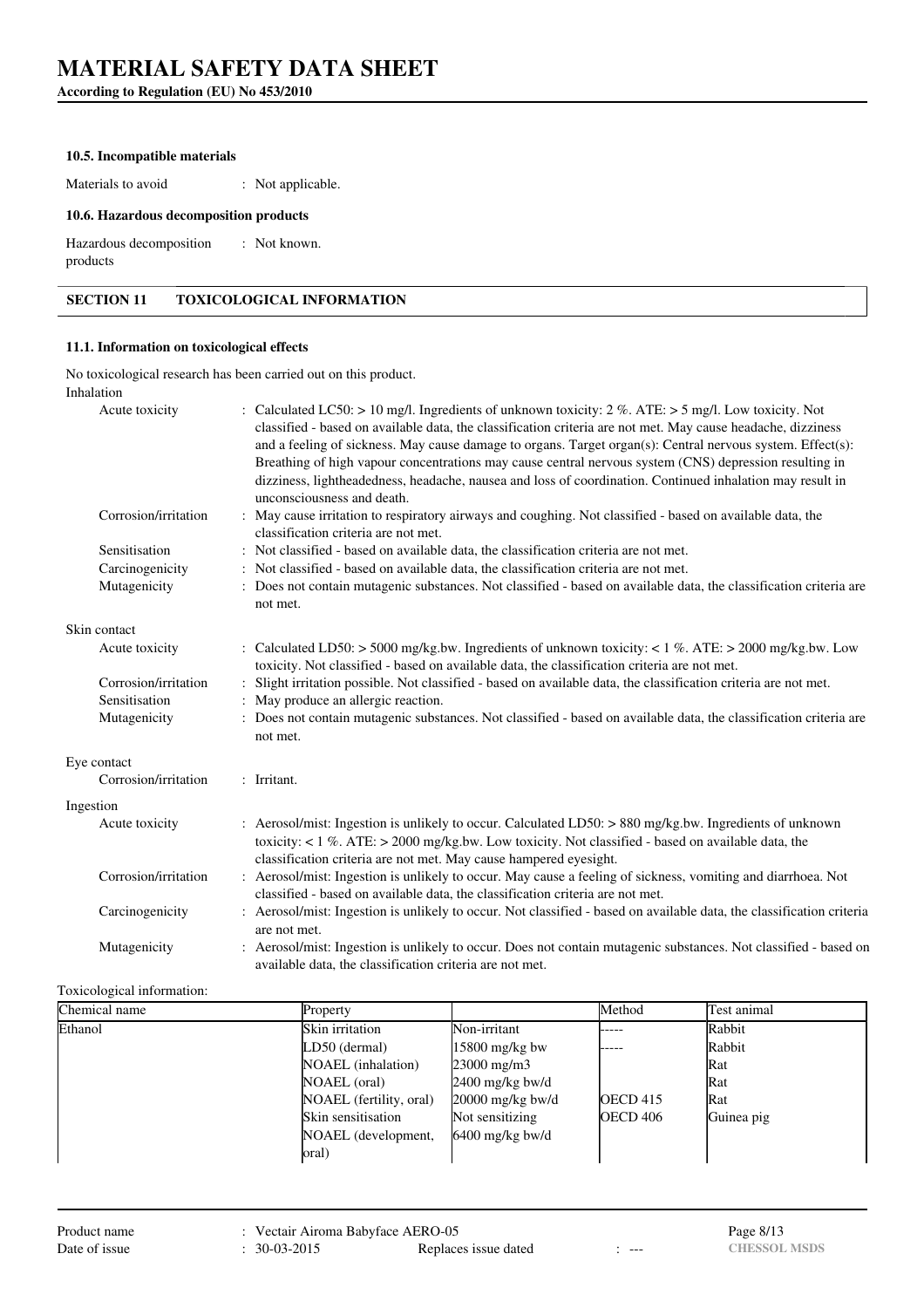# **According to Regulation (EU) No 453/2010**

|                                                                  | LD50 (oral)                               | 10470 mg/kg bw           | OECD 401            | Rat                    |
|------------------------------------------------------------------|-------------------------------------------|--------------------------|---------------------|------------------------|
|                                                                  | LC50 (inhalation)                         | $> 99999$ mg/m3          | OECD <sub>403</sub> | Rat                    |
|                                                                  | Eye irritation                            | Irritant                 | <b>OECD 405</b>     | Rabbit                 |
|                                                                  | NOEL (carcinogenicity,                    | $> 4400$ mg/kg bw/d      |                     | Mouse                  |
|                                                                  | oral)                                     |                          |                     |                        |
|                                                                  | Genotoxicity - in vivo                    | Not genotoxic            | OECD 478            | Mouse                  |
|                                                                  | NOEL (carcinogenicity,                    | 13 mg/m3                 |                     |                        |
|                                                                  | inh.)                                     |                          |                     |                        |
|                                                                  | Genotoxicity - in vitro                   | Not genotoxic            | <b>OECD 476</b>     |                        |
|                                                                  | Mutagenicity                              | Negative                 | <b>OECD 471</b>     | Salmonella typhimurium |
| Propan-2-ol                                                      | <b>NOAEL</b> (oral)                       | 870 mg/kg bw/d           | -----               | Rat                    |
|                                                                  | $LD50$ (oral)                             | 4396 mg/kg bw            |                     | Rat                    |
|                                                                  | LD50 (dermal)                             | 12800 mg/kg bw           |                     | Rat                    |
|                                                                  | LC50 (inhalation)                         | 46600 mg/m3              |                     | Rat                    |
|                                                                  | Skin irritation                           | Slightly irritant        | OECD <sub>404</sub> | Rabbit                 |
|                                                                  | Eye irritation                            | Irritant                 | <b>OECD 405</b>     | Rabbit                 |
|                                                                  | NOAEL (fertility, oral)                   | 407 mg/kg bw/d           |                     | Rat                    |
|                                                                  | NOAEL (development,                       | 400 mg/kg bw/d           |                     | Rat                    |
|                                                                  | oral)                                     |                          |                     |                        |
|                                                                  | NOEL (carcinogenicity,                    | Not carcinogenic         | OECD <sub>416</sub> | Rat                    |
|                                                                  | oral)                                     |                          |                     |                        |
|                                                                  | Skin sensitisation                        | Not sensitizing          | OECD <sub>406</sub> | Guinea pig             |
|                                                                  | Mutagenicity                              | Negative                 | <b>OECD 471</b>     |                        |
|                                                                  | <b>NOAEL</b> (inhalation)                 | 12500 mg/m3              | OECD <sub>451</sub> | Rat                    |
|                                                                  | Genotoxicity - in vivo                    | Not genotoxic            | <b>OECD 474</b>     | Mouse                  |
|                                                                  | NOEL (carcinogenicity,                    | 12500 mg/m3              |                     | Mouse                  |
|                                                                  | inh.)                                     |                          |                     |                        |
|                                                                  | Genotoxicity - in vitro                   | Not genotoxic            | OECD <sub>476</sub> |                        |
| Coumarin                                                         | NOEL (carcinogenicity) -                  | Not carcinogenic         |                     |                        |
|                                                                  | estimate                                  |                          |                     |                        |
|                                                                  | Genotoxicity - in vivo                    | $> 105$ mg/kg bw/d       | <b>OECD 474</b>     | Mouse                  |
|                                                                  |                                           | Negative                 | <b>OECD 471</b>     |                        |
|                                                                  | Mutagenicity                              |                          |                     | Salmonella typhimurium |
|                                                                  | Genotoxicity - in vitro                   | Not genotoxic            | OECD <sub>476</sub> |                        |
|                                                                  | Skin irritation                           | Non-irritant             |                     | Rabbit                 |
|                                                                  | <b>NOAEL</b> (oral)                       | $> 138.3$ mg/kg bw/d     |                     | Mouse                  |
|                                                                  | LD50 (oral)                               | 680 mg/kg bw             |                     | Rat                    |
|                                                                  | Eye irritation                            | Non-irritant             |                     | Rabbit                 |
|                                                                  | NOAEL (development,                       | $> 115$ mg/kg bw/d       |                     | Mouse                  |
|                                                                  | oral)                                     |                          |                     |                        |
|                                                                  | Skin sensitisation                        | $> 12500 \text{ ug/cm2}$ | <b>OECD 429</b>     | Mouse                  |
| 3-Methyl-4-(2,6,6-trimethyl-2-cyclohexen-Genotoxicity - in vitro |                                           | Not genotoxic            |                     |                        |
| 1-yl)-3-buten-2-one                                              |                                           |                          |                     |                        |
|                                                                  | Skin sensitisation                        | 5450 ug/cm2              | OECD 429            | Mouse                  |
|                                                                  | LD50 (oral)                               | $> 5000$ mg/kg bw        | ----                | Rat                    |
|                                                                  | LD50 (dermal)                             | $> 5000$ mg/kg bw        |                     | -----                  |
|                                                                  | <b>NOAEL</b> (oral)                       | $>$ 3,55 mg/kg bw/d      |                     | Rat                    |
|                                                                  | NOAEL (fertility, oral)                   | $>$ 3,55 mg/kg bw/d      |                     | Rat                    |
|                                                                  | NOAEL (development,                       | 30 mg/kg bw/d            |                     |                        |
|                                                                  | oral)                                     |                          |                     |                        |
| d-Limonene                                                       | NOEL (carcinogenicity) - Not carcinogenic |                          |                     |                        |
|                                                                  | estimate                                  |                          |                     |                        |
|                                                                  | NOEL (carcinogenicity,                    | $> 75$ mg/kg bw/d        | OECD 451            | Rat                    |
|                                                                  | oral)                                     |                          |                     |                        |
|                                                                  | LC50 (inhalation) -                       | $> 5000$ mg/m3           |                     |                        |
|                                                                  | estimate                                  |                          |                     |                        |
|                                                                  | Genotoxicity - in vivo                    | $> 2000$ mg/kg bw/d      |                     | Rat                    |
|                                                                  | Eye irritation                            | Non-irritant             | <b>OECD 405</b>     | Rabbit                 |
|                                                                  | Mutagenicity                              | Negative                 | <b>OECD 471</b>     |                        |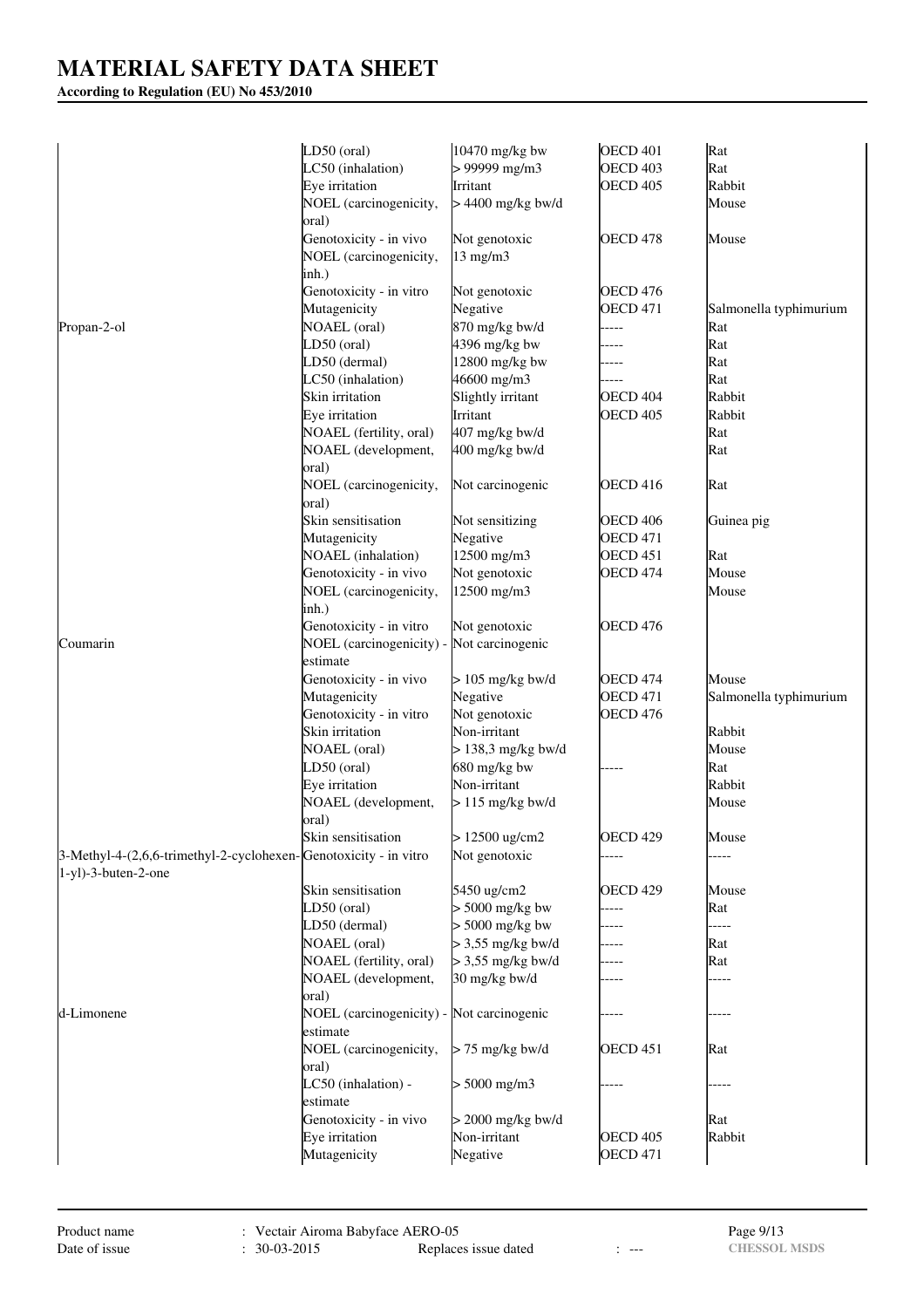# **According to Regulation (EU) No 453/2010**

|                   | Skin sensitisation                         | 10075 ug/cm2        | <b>OECD 429</b>     | Mouse                  |
|-------------------|--------------------------------------------|---------------------|---------------------|------------------------|
|                   | NOAEL (development,<br>oral)               | 600 mg/kg bw/d      |                     | Rat                    |
|                   | Skin irritation                            | Irritant            |                     |                        |
|                   | <b>NOAEL</b> (oral)                        | 30 mg/kg bw/d       |                     | Rat                    |
|                   | NOEL (oral)                                | 5 mg/kg bw/d        |                     | Rat                    |
|                   | LD50 (dermal)                              | $>$ 2000 mg/kg bw   |                     | Rabbit                 |
|                   | LD50 (oral)                                | 4400 mg/kg bw       |                     | Rat                    |
|                   | Genotoxicity - in vitro                    | Not genotoxic       |                     |                        |
| Citronellol       | Eye irritation                             | Moderately irritant |                     | Rabbit                 |
|                   | Skin irritation                            | Moderately irritant | Patch test          | Human                  |
|                   | NOAEL (developmental                       | $>$ 300 mg/kg bw/d  | <b>OECD 421</b>     | Rat                    |
|                   | toxicity, dermal)                          |                     |                     |                        |
|                   | NOAEL (fertility, dermal) 300 mg/kg bw/d   |                     | OECD <sub>421</sub> | Rat                    |
|                   | LD50 (dermal)                              | $2650$ mg/kg bw     |                     | Rabbit                 |
|                   | LD50 (oral)                                | 3450 mg/kg bw       |                     | Rat                    |
|                   | Skin irritation                            | Moderately irritant |                     | Rabbit                 |
|                   | <b>NOAEL</b> (oral)                        | $> 50$ mg/kg bw/d   |                     | Rat                    |
|                   | Mutagenicity                               | Not mutagenic       | <b>OECD 471</b>     | Salmonella typhimurium |
|                   | Skin sensitisation                         | 10875 ug/cm2        | OECD <sub>429</sub> | Mouse                  |
|                   | Genotoxicity - in vitro                    | Not genotoxic       |                     |                        |
| Geraniol          | NOAEL (developmental                       | $> 300$ mg/kg bw/d  | <b>OECD 421</b>     | Rat                    |
|                   | toxicity, dermal)                          |                     |                     |                        |
|                   | NOAEL (fertility, dermal) > 300 mg/kg bw/d |                     | OECD 421            | Rat                    |
|                   | LD50 (oral)                                | 2100 mg/kg bw       |                     | Rat                    |
|                   | LD50 (dermal)                              | $> 5000$ mg/kg bw   |                     | Rabbit                 |
|                   | <b>NOAEL</b> (oral)                        | 1000 mg/kg bw/d     |                     | Rat                    |
|                   | Skin irritation                            | Irritant            |                     | Rabbit                 |
|                   | Eye irritation                             | Irritant            | OECD <sub>405</sub> | Rabbit                 |
|                   | Genotoxicity - in vivo                     | Not genotoxic       |                     | Mouse                  |
|                   | NOEL (oral)                                | $> 550$ mg/kg bw/d  | ----                | Rat                    |
|                   | Skin sensitisation                         | 3525 ug/cm2         | OECD 429            | Mouse                  |
|                   | Mutagenicity                               | Negative            | <b>OECD 471</b>     | Salmonella typhimurium |
|                   | Genotoxicity - in vitro                    | Not genotoxic       | <b>OECD 476</b>     |                        |
| Benzyl salicylate | Mutagenicity                               | Negative            | <b>OECD 471</b>     |                        |
|                   | Eye irritation                             | Moderately irritant |                     | Rabbit                 |
|                   | Skin irritation                            | Non-irritant        | ----                | Rabbit                 |
|                   | Skin sensitisation                         | 725 ug/cm2          | OECD <sub>429</sub> | Mouse                  |
|                   | LD50 (oral)                                | $2227$ mg/kg bw     | ----                | Rat                    |

# **SECTION 12 ECOLOGICAL INFORMATION**

# **12.1. Toxicity**

No ecotoxicological research has been carried out on this product.

Ecotoxicity : Calculated LC50 (fish): 384 mg/l. Calculated EC50 (waterflea): 290 mg/l. Contains < 1 % of components with unknown hazards to the aquatic environment. Not classified - based on available data, the classification criteria are not met.

#### **12.2. Persistence and degradability**

Persistence – degradability : No specific information known.

#### **12.3. Bioaccumulative potential**

Bioaccumulative potential : No specific information known.

#### **12.4. Mobility in soil**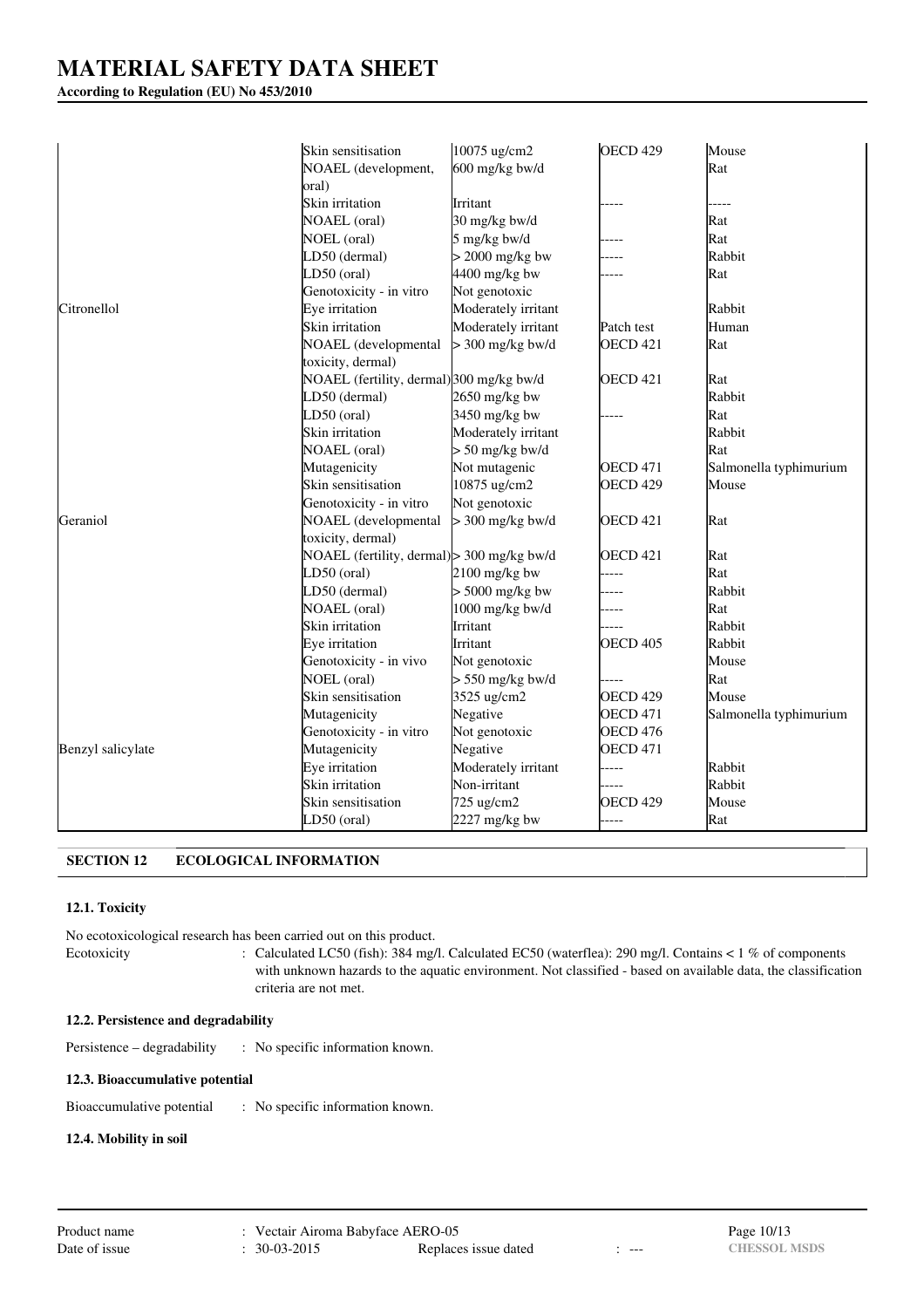# **According to Regulation (EU) No 453/2010**

| Mobility                          | : Not applicable.                                                                 |
|-----------------------------------|-----------------------------------------------------------------------------------|
| 12.5. Results of PBT and vPvB ass |                                                                                   |
| PBT/vPvB assessment               | : Does not contain PBT or vPvB substances in concentrations higher than $0.1\%$ . |
| 12.6. Other adverse effects       |                                                                                   |
| Other information                 | : Not applicable.                                                                 |
| <b>SECTION 13</b>                 | <b>DISPOSAL CONSIDERATIONS</b>                                                    |
|                                   |                                                                                   |

#### **13.1. Waste treatment methods**

| Product residues         | : Recyclable metal container. Do not puncture or burn even after use. Do not dispose empty pack with waste<br>produced by households. Containers may be recycled. Treat product residues and non-empty pack as<br>hazardous waste. |
|--------------------------|------------------------------------------------------------------------------------------------------------------------------------------------------------------------------------------------------------------------------------|
| Additional warning       | : Residues may cause an explosion hazard. Do not puncture, cut or weld uncleaned drums.                                                                                                                                            |
| European waste catalogue | : Dispose hazardous waste in accordance with Directive 91/689/EEC under acknowledgement of a waste code<br>according to Commission Decision 2000/532/EC to an official chemical waste depot.                                       |
| Local legislation        | : Disposal should be in accordance with applicable regional, national, and local laws and regulations. Local<br>regulations may be more stringent than regional or national requirements and must be complied with.                |

# **SECTION 14 TRANSPORT INFORMATION**

#### **14.1. UN number**

UN nr. : UN 1950

#### **14.2. UN proper shipping name**

| Transport name | AEROSOLS |
|----------------|----------|
|                |          |

# **14.3/14.4/14.5. Transport hazard class(es)/Packing group/Environmental hazards**

|  | ADR/RID/ADN (road/railway/inland waterways) |  |
|--|---------------------------------------------|--|
|--|---------------------------------------------|--|

| Class               |       |
|---------------------|-------|
| Classification code | : 5F  |
| Packaging group     |       |
| Danger label        | : 2.1 |
|                     |       |



Other information : Not intended for carriage by inland waterways in tank-vessels.

| IMDG (sea)           |                   |  |
|----------------------|-------------------|--|
| Class                | $\therefore$ 2    |  |
| Packaging group      |                   |  |
| $EmS$ (fire / spill) | $: F - D / S - U$ |  |
| Marine pollutant     | : No              |  |
| IATA (air)           |                   |  |
| Class                |                   |  |

### **14.6. Special precautions for user**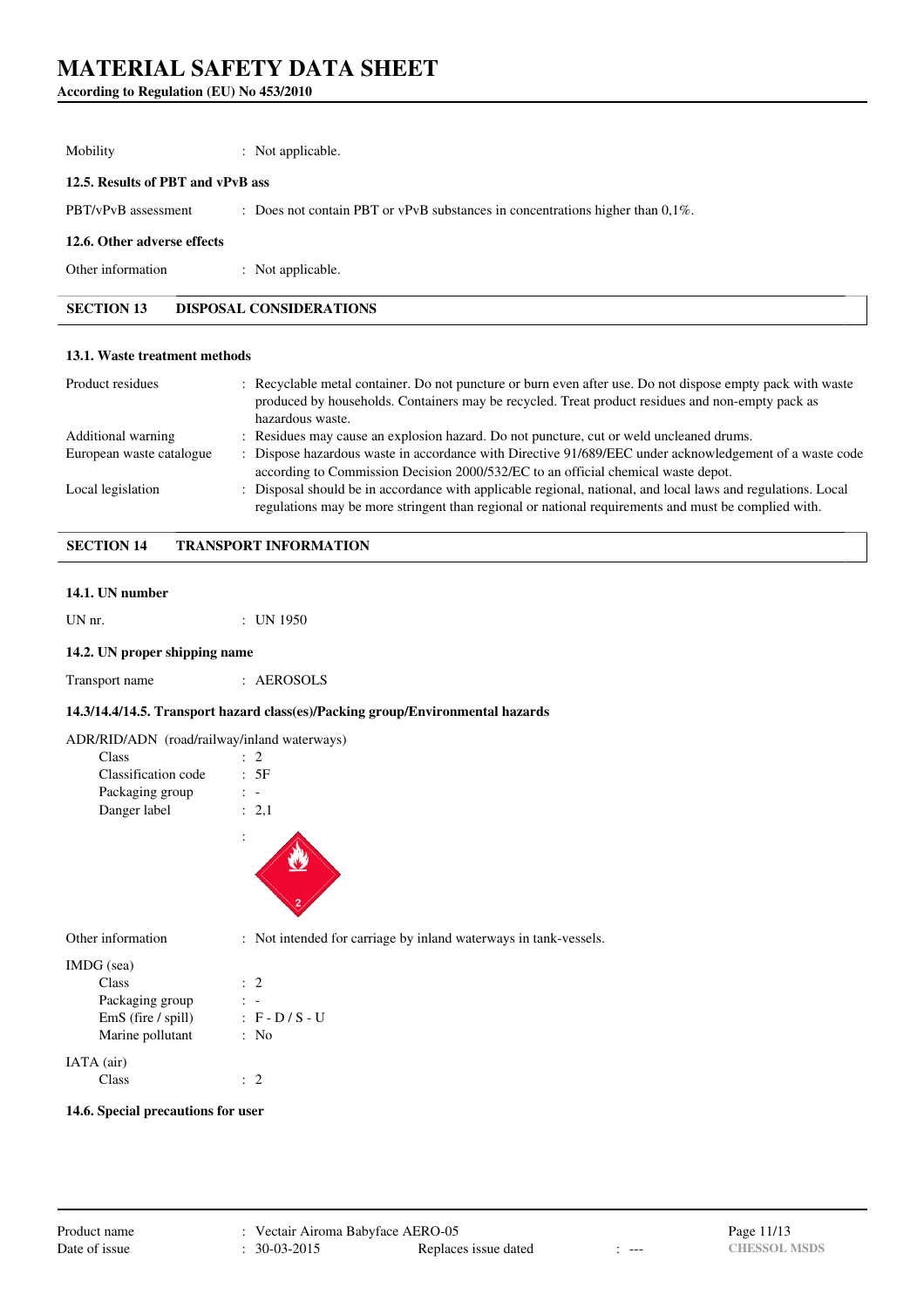### **According to Regulation (EU) No 453/2010**

Other information : Country specific variations may apply. It is possible that a "Limited Quantity" exemption applies to the transport of this product.

#### **14.7. Transport in bulk according to Annex II of MARPOL 73/78 and the IBC Code**

Marpol : Not intended to be carried in bulk according to International Maritime Organisation (IMO) instruments. Packaged liquids are not considered bulk.

# **SECTION 15 REGULATORY INFORMATION**

#### **15.1. Safety, health and environmental regulations/legislation specific for the substance or mixture**

| Community regulations | : Regulation (EC) No 453/2010 (REACH), Regulation (EC) No 1272/2008 (CLP), 75/324/EEC (aerosols) and<br>other regulations.                                                                                                                                                 |
|-----------------------|----------------------------------------------------------------------------------------------------------------------------------------------------------------------------------------------------------------------------------------------------------------------------|
|                       | : In the UK it is recommended that all aerosols should be labelled on the back with the warning about the<br>dangers of volatile solvent abuse. The label should contain the badge 'Solvent Abuse Can Kill Instantly'<br>accompanied by the phrase 'Use only as directed'. |

#### **15.2. Chemical safety assessment**

Chemical safety assessment : Not applicable.

### **SECTION 16 OTHER INFORMATION**

# **16.1. Other information**

The information in this safety data sheet is compiled in compliance with Regulation (EC) No 453/2010 dated 20 May 2010 and accurate to the best of our knowledge and experience at the date of issue specified. It is the user's obligation to use this product safely and to comply with all applicable laws and regulations concerning the use of the product. This safety data sheet complements the technical information sheets but does not replace them and offers no warranty with regard to product properties.

Users are also forewarned for any hazards involved when the product is used for other purposes than those for which it is designed.

Changed or new information with regard to the previous release is indicated with an asterisk (\*).

Full text of R-phrases mentioned in section 3:

| R10              | Flammable.                                                                                       |
|------------------|--------------------------------------------------------------------------------------------------|
| R11              | Highly flammable.                                                                                |
| R12              | Extremely flammable.                                                                             |
| R22              | Harmful if swallowed.                                                                            |
| R <sub>36</sub>  | Irritating to eyes.                                                                              |
| <b>R38</b>       | Irritating to skin.                                                                              |
| R41              | Risk of serious damage to eyes.                                                                  |
| R43              | May cause sensitisation by skin contact.                                                         |
| R48/22           | Harmful: danger of serious damage to health by prolonged exposure if swallowed.                  |
| R50/53           | Very toxic to aquatic organisms, may cause long-term adverse effects in the aquatic environment. |
| R51/53           | Toxic to aquatic organisms, may cause long-term adverse effects in the aquatic environment.      |
| R67              | Vapours may cause drowsiness and dizziness.                                                      |
|                  | Full text of H-phrases mentioned in section 3:                                                   |
| H <sub>220</sub> | Extremely flammable gas.                                                                         |
| H <sub>225</sub> | Highly flammable liquid and vapour.                                                              |
| H <sub>226</sub> | Flammable liquid and vapour.                                                                     |
| H <sub>280</sub> | Contains gas under pressure; may explode if heated.                                              |
| H302             | Harmful if swallowed.                                                                            |
| H315             | Causes skin irritation.                                                                          |
| H317             | May cause an allergic skin reaction.                                                             |
| H318             | Causes serious eye damage.                                                                       |
| H319             | Causes serious eye irritation.                                                                   |
|                  |                                                                                                  |